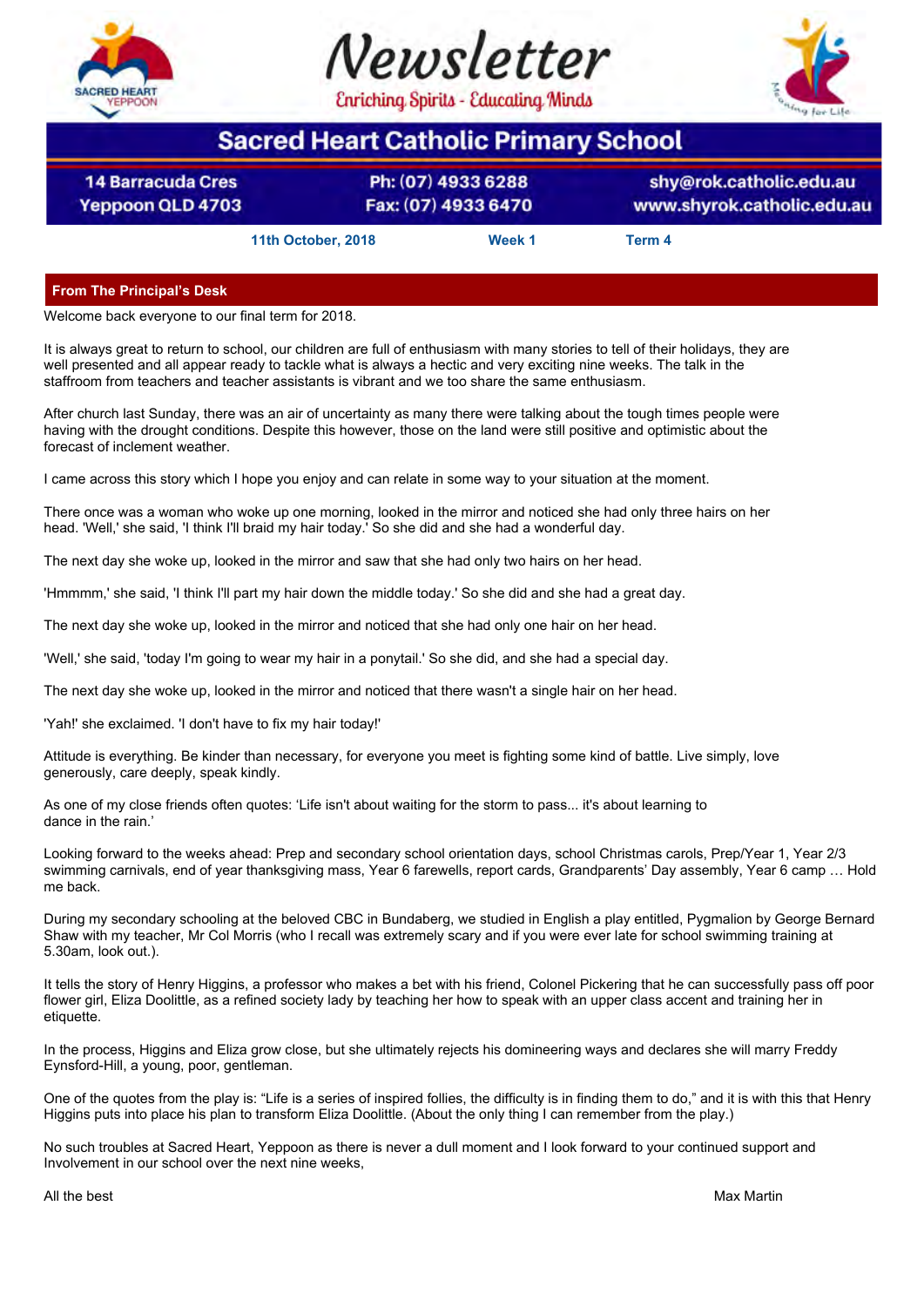#### **Important Dates**

#### **October**

Tuesday 16th - Swimming lessons commence for our Years 1 to 3s Tuesday 16th - P. and F. meeting at 5.30pm in staffroom Wednesday 17th - Sacred Heart instrumental music showcase evening from 6pm in our undercover. All welcome. Thursday 18th - 2019 Prep Orientation morning from 8.30am - 10am Friday 19th - Year 6 Inter School beach activity day Monday 22nd - Pupil free day. No school today for our children. Wednesday 24th - 2019 Prep Orientation morning from 8.30am - 10am. Friday 26th - Day for Daniel Friday 26th - Bishop Michael McCarthy visiting Sacred Heart School Monday 29th to Friday 2nd November - Year 6s on camp in Mapleton

#### **November**

Thursday 1st - All Saints' Day Tuesday 6th - Melbourne Cup day Wednesday 7th - Dr Jodi Richardson presentation 7pm at Yeppoon Town Hall Thursday 8th - Grandparents' Day assembly 8.40am with 3H Sunday 11th - Remembrance Day Tuesday 13th - P. and F. meeting 5.30pm Thursday 29th - Advent whole school assembly. Year 3S presenting. Friday 30th - Year 2 / 3 and Prep / Year 1 swimming carnivals at Cooee Bay pool

#### **December**

Monday 3rd - End of Year School Thanksgiving Mass at Sacred Heart Church Monday 3rd - Children's Semester Two report cards available today Thursday 6th - Final school assembly for Term 4 Friday 7th - Last day for school for 2018. School concludes at 3pm

#### **Farewell To Mrs O'Donnell**

It is with great sadness, that I am informing our school family, that Mrs Mary O'Donnell, our school's assistant to the principal, coordinating Religious Education, is resigning from her leadership position and teaching at Sacred Heart, at the end of this year.

Mrs O'Donnell has been at Sacred Heart for the past 18 years and is very much part of what we are.

There will be opportunities as this term draws to a close to thank and celebrate Mary's wonderful contributions to our school. Families will be made aware of these through our newsletter and social media.

All the best, Mrs O'Donnell

#### **Sacred Heart Instrumental Music Showcase Evening**

This coming Wednesday 17th October in our school's multi purpose area, there will be a concert to showcase the instrumental talents of many children at our school.

The evening commences at 6.30pm, with our performers asked to be there by 6pm.

Everyone is invited to along to this concert which will run for approximately 90 minutes.

We thank Mrs Boyd, Mrs Bacon, Mrs Ellis, Mr English and Miss Boyd for preparing our children for this concert.

#### **Welcome To New Families**

This week, we welcomed Darcy Bergman (Year 1R), his parents; Katie and David and also Archie McIntyre (Year 5G), his parents; Rain and Scott, returning to Sacred Heart.

We wish them all the very best at Sacred Heart.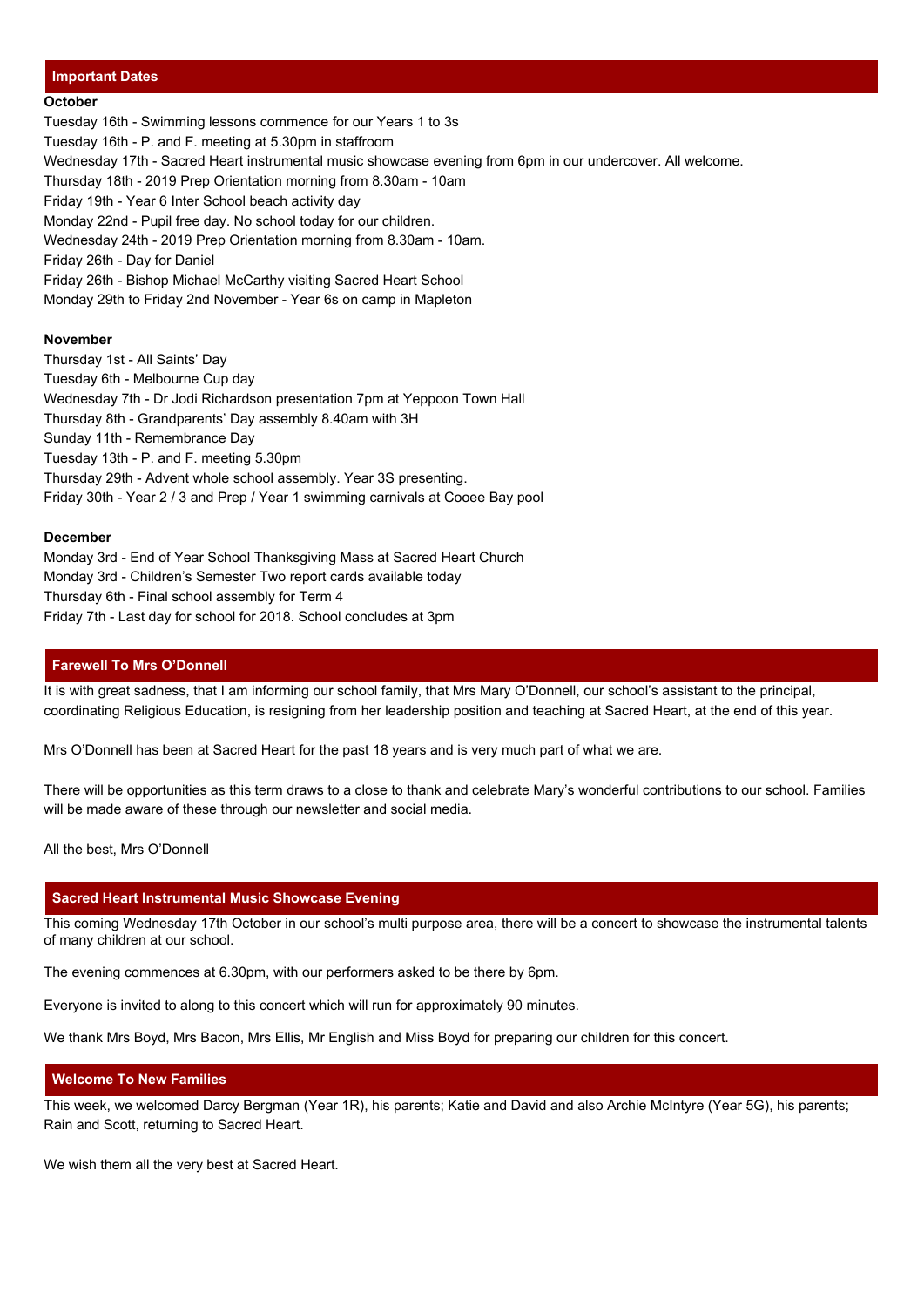#### **School Routine**

It has come to our notice that some children are arriving at school prior to 8am . Please note that there is no teacher on duty in the MPA or the Prep area until 8:15am each school day. Teachers may be here prior to 8am but they are busy preparing for the day and are unable to supervise children in their classrooms at this time.

At the conclusion of the day, students are supervised by a teacher on duty in the MPA until 3:30pm. Any child not collected from the MPA by 3:30pm will walk to the office with the teacher on duty. If you know you are running late please advise the office as soon as you are able so that staff can reassure your child all is well and an estimated time of your arrival. Should we not have received a call from you we will ring the listed contact to ensure all is fine and so reassure your child. Teachers may have meetings after school and so are unable to supervise students in their classroom area.

#### **Chicken Pox**

It has been confirmed that one of our students has been diagnosed with chicken pox. The student has not been at Sacred Heart this term but, as in all situations, if your child is unwell please do not send them to school.

#### **Important Year 6 Camp Message**

Year 6 parents, thank you to all the families who have returned their medical forms for camp. Following is a further requirement in regard to this.

If your child requires medication while away on camp, it is to be given to Mrs Halson in the multipurpose area, on the morning of camp, prior to our departure. All medication is to be placed in a plastic snap lock bag, clearly labelled with your child's name on it. Prescribed medication must be labelled by the chemist.

It is also essential that parents have a chemist label on any over the counter non-prescription medicine. The label needs to have the child's name and the dosage required on it. For example, if your child requires paracetamol or ibuprofen for a headache, antihistamines for allergies, or travel sickness tablets, you must provide a chemist labelled packet of this on the day of departure.

We cannot dispense non-prescription medication, unless it has its own chemist labelled packet.

Should you have any queries or further information to provide regarding your child's medical needs, please do not hesitate to contact Mrs Halson.

#### **The Emergency Services Visit Prep**

Last term, our Prep classes welcomed Mr Mick Campbell (an ambulance officer), Mr Chris Griffin (a police officer) and Mr Graham Reid (a fireman) to school for the morning. Each class spent time learning about the important role that emergency services play in our community.

The children also learned that it is important to know their parents' names, address and phone number and that in an emergency you call 000 for help. We thank Mr Campbell, Mr Griffin and Mr Reid for so generously giving of their time. **Noah:** I want to be a Police Officer when I grow up. **Cooper G:** The siren is cool. **Evie:** Ambulance officers are important because they help people to stay alive.

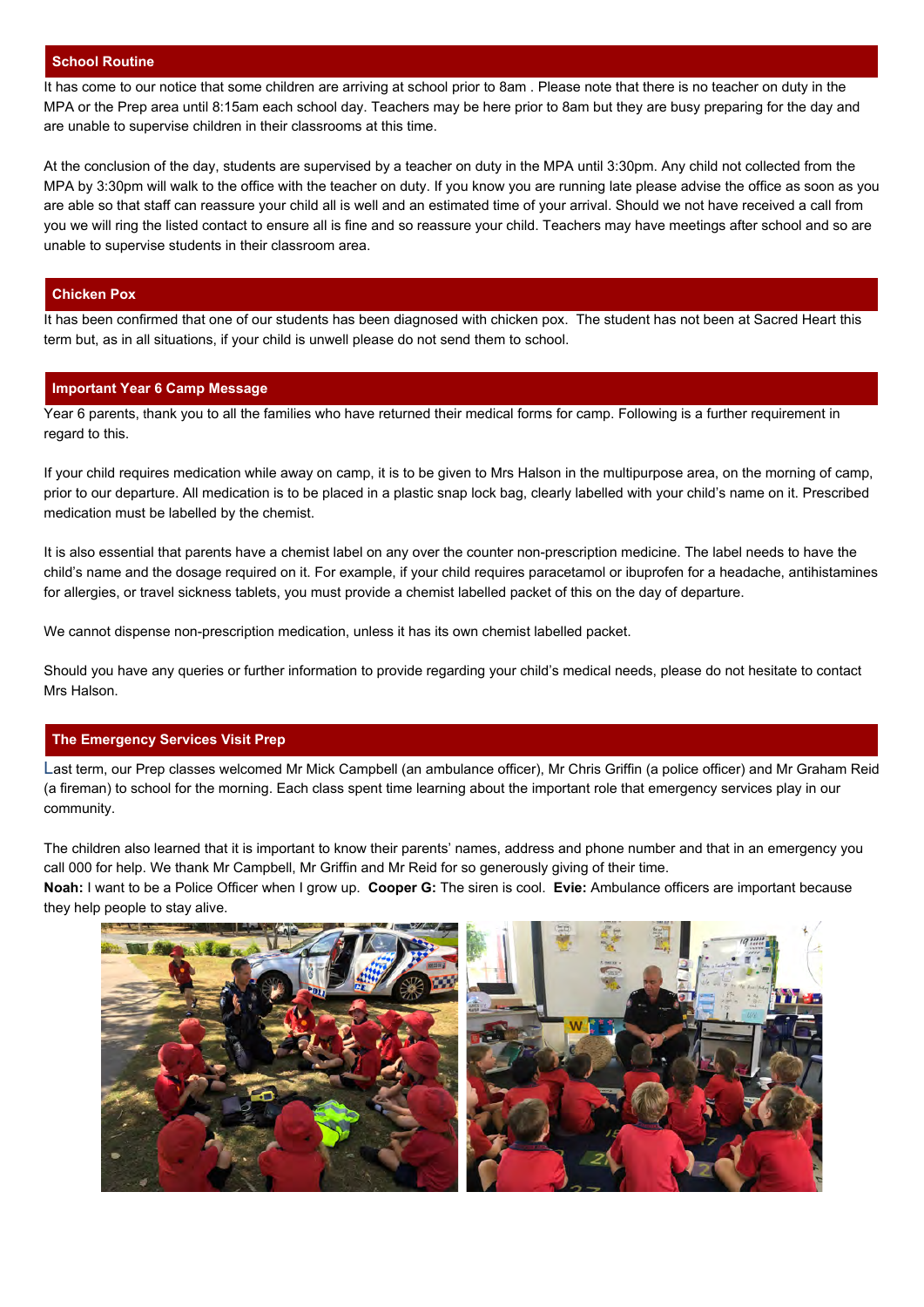

#### **Gondwana Singers' Concert**

During the last week of the September school holidays, a singing workshop was held in Rockhampton with a very well known Australian choral group, the Gondwana Singers.

Three children from Sacred Heart: Regan from Year 5, Kelsie and Ava from Year 6 were chosen to be involved in these workshops and on Friday evening, they performed in a concert at the Rockhampton Catholic Cathedral. The girls, along with other local students, delighted the large crowd with a variety of songs.

Well done, Regan, Ava and Kelsie on their great achievement.

#### **Sacred Heart Parents and Friends' Meeting**

Our next meeting will be held this coming Tuesday 16th October commencing at 5.30pm in our school's staffroom. All parents/carers are most welcome and encouraged to attend. Our meetings go for a little over an hour and many issues pertaining to the educational opportunities provided for our children at Sacred Heart are discussed. Looking forward to seeing you there.

#### **Pupil Free Day**

A reminder that Monday 22nd October is a pupil free day for all Queensland schools.

Our children are not required to come to school on that day. Teachers on that day will be involved in important professional development.

#### **2019 Prep Orientation Days**

These days will be held on next Thursday 18th October and Wednesday 24th October, both commencing at 8.30am with assembly in our undercover area and concluding at 10am. The mornings will involve viewing activities in our prep classrooms and an information session for parents/carers about how prep operates, requirements and there will be time for you to ask questions.

Our prep numbers are looking quite good for 2019 and we are looking forward to meeting again our new prep families over the next fortnight.

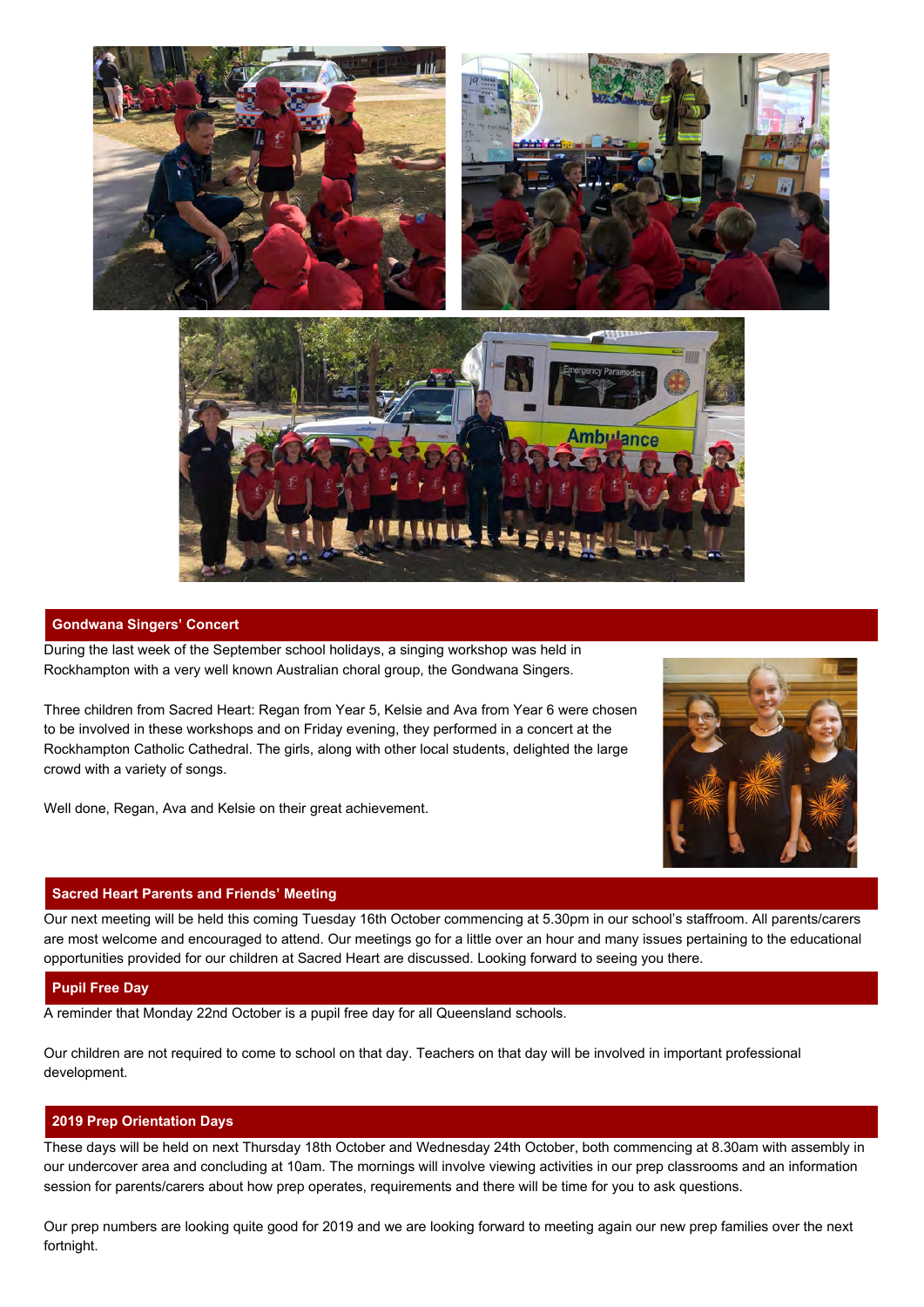#### **Capital Works Around Our School**

Just to inform our families, that the 245 solar panels have been installed on the roof of our multi purpose area over the holidays and these will be operational quite soon. This is a wonderful initiative from our Catholic Education Office and no doubt we will be seeing benefits in regard to our electricity account.

Also the work on our final toilet block will be completed by this Friday, with turf to be laid early next week to the area near the undercover.

These capital works over the past 8 months have certainly transformed our school and we thank all involved for their foresight and professionalism.

#### **Congratulations**

Over the holidays, one of our Year 5 children, Ella-Maree Robinson competed at the Australian Outrigging Championships on the Sunshine Coast.

Ella performed extremely well, placing 3rd in the two kilometre event and 4th in the six kilometre race. She thoroughly enjoyed the competition especially meeting other children from New Zealand and the Cook Islands. Well done.

We also wish one of our Year 5 children, Murphy Catt, all the best as he travels to Cairns next week for the Queensland Schools' Athletics Championships. Murphy will be representing our Capricornia region, competing in the long jump.

#### **Prep C Stories**

The black horse was climbing up the stairs to the tower. By WIII.

The rattlesnake walks into the castle and he hops on the flag. By Archie

The scary snake came into the house and saw a person in the house. He went out of the house and went up the hill. By Adeline

The dirty dinosaur is eating eggs and bacon at his house. By Levi

The smelly lion finds good money in the hole. By Charlie

The cockatoo swings on the swing on top of the circus. By Jai





**Term 4 Tuckshop Menu** Link to ['Term 4 Tuckshop Menu'](https://drive.google.com/a/rok.catholic.edu.au/file/d/1GnZd1Ix7ycM6cV40HYLA9t4DOlbdqODJ/view?usp=sharing)

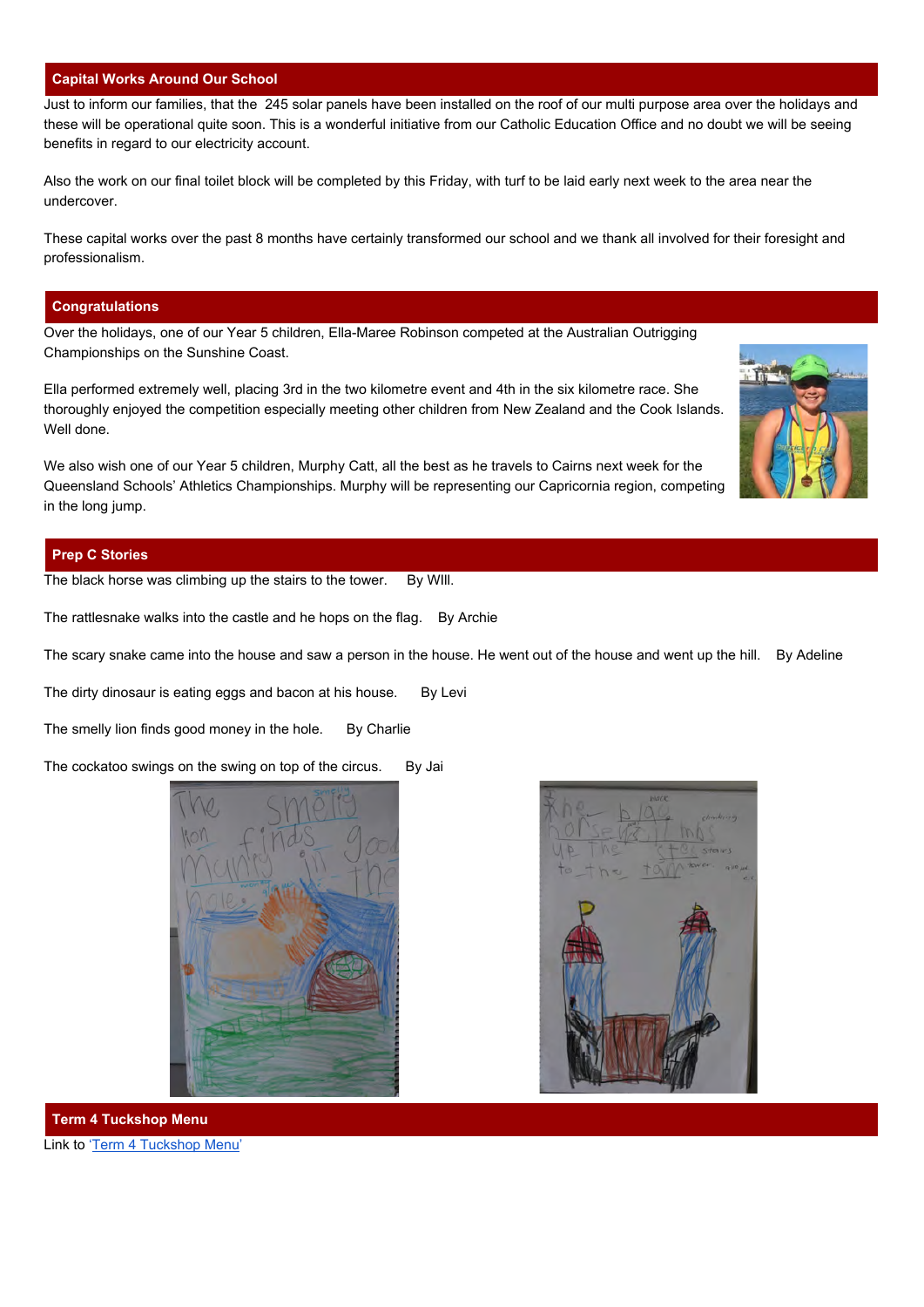

#### **Spiritual Connections**

Each week, we provide a link to Sr Kym's reflection of the week. We hope this provides some spiritual guidance. Link to [Sr Kym's column](https://drive.google.com/a/rok.catholic.edu.au/file/d/1LeU7rUQEGKNl30NOlOA8-yOJtXrr9PGe/view?usp=sharing)

#### **Central Regional Working Party Update**

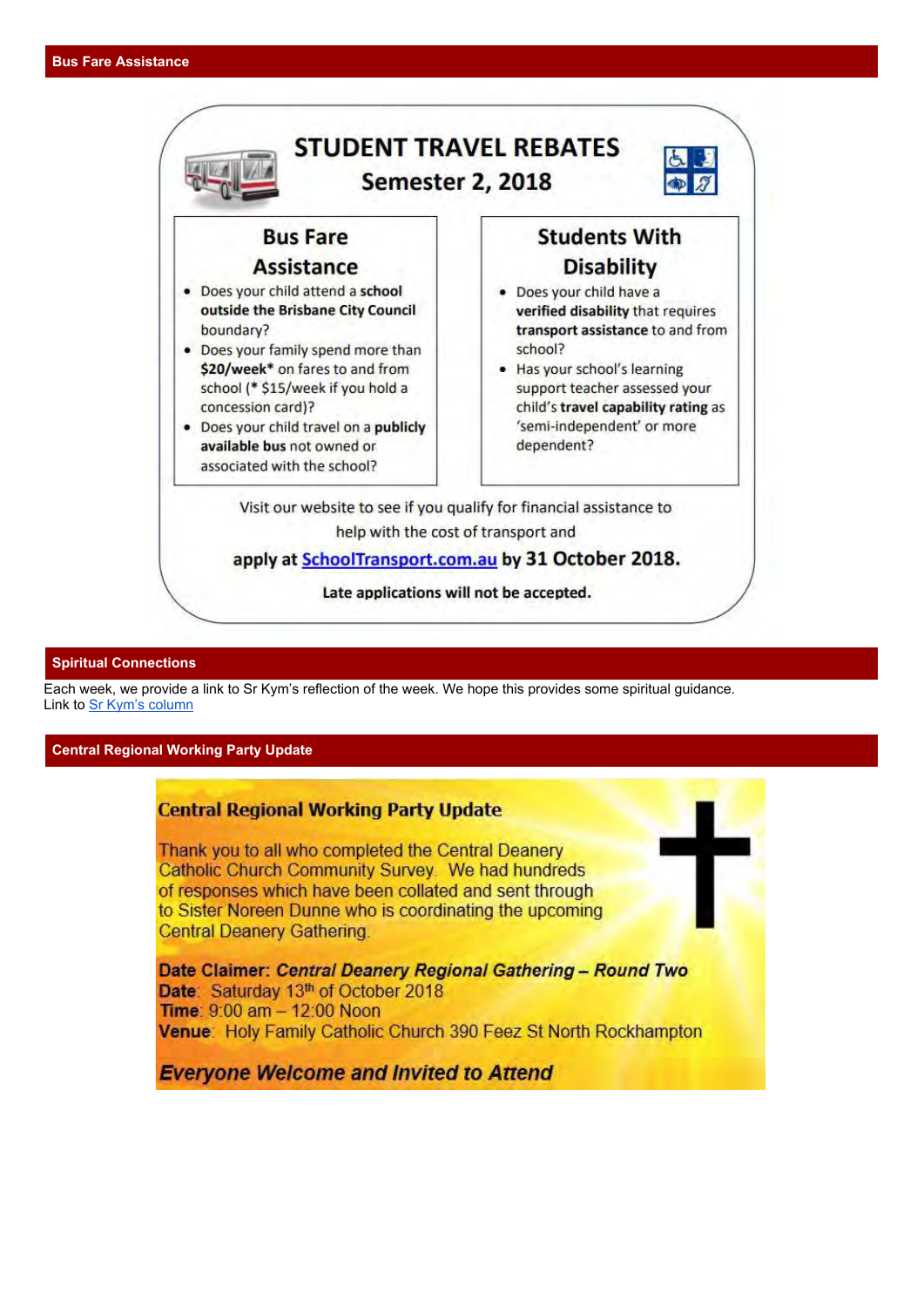



**Open to all Yeppoon Families** 



We invite you to join us for a wonderful FREE event at the YEPPOON TOWN HALL for Dr Jodi Richardson's presentation

# Happier on Purpose

- A refreshing new perspective on happiness
- What makes it hard to be happy  $\bullet$
- $\bullet$ The surprising influence of parents on kids' happiness

7:00 pm

**November 7** 

2018

- Key skills for a happier life
- The powerful influence of kindness
- Where screens fit in the mental health picture

Please stay and join us for supper after the presentation

Dr Jodi Richardson **Wellbeing Speaker & Educator** 

Parenting Ideas Mental Health & Wellbeing Expert



GREEN IN Bulletin the company of the contract of the contract of the contract of the Bulletin of The Contract of The Contract of The Contract of The Contract of The Contract of The Contract of The Contract of The Contract